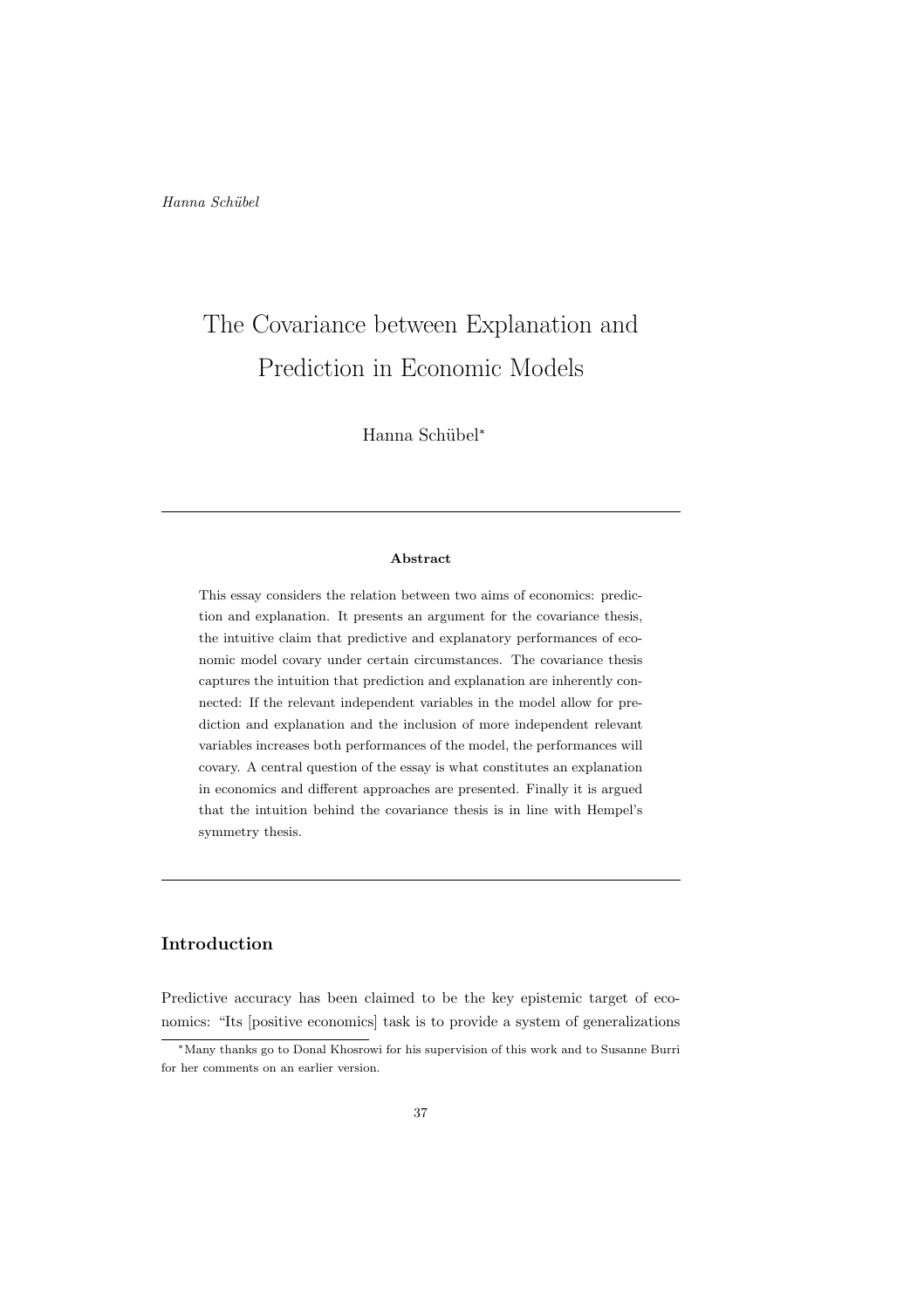that can be used to make correct predictions" (Friedman, 1966, p.4). Providing accurate predictions seems what is demanded of economists, particularly when economic or econometric models are used to inform policy formation. What role explanation plays in economics is less clear. In fact, while there are in fact multiple ways to approach the concept of explanation, very little is said by economists on what would constitute an explanation in economics and whether economic models can explain (Hausman, 2001). Yet, especially in the case of policy formation it often seems more necessary to know why some event will occur, rather than merely that it will occur. The thought that explanation and prediction are inherently connected, has a considerable tradition in philosophy: Back in the 1940s it was a significant contribution to the emerging literature on scientific explanation - because of this, more than any other aspect of explanation, it has attracted the interest of many philosophers in the topic (Salmon, 1989).

If we assume that economic models should provide both explanations and predictions - then what capacities of the model allow it to perform these roles and what is their relationship?

In the following I will present a possible answer to this question. I will argue, that the relationship between explanatory and predictive performances of some economic models can be described by covariance. This approach incorporates answers to a number of different questions: What kinds of explanations can economic models provide? What constitutes an explanation in economic models? And what is demanded of a model to provide accurate predictions?

Concerning the economic models my argument applies to, models from econometrics and empirically-informed macroeconomic models are the main target. My paper does not cover more theory-driven models that get their structural specification from (established) theory where only some of the parameters are empirically estimated (since they are known to vary with the context), nor does it apply to models that are exclusively theory-driven. The covariance thesis is limited, in the sense that it applies only in a very thin sense, capturing different approaches to explanation and prediction. At the same time it manages to capture the intuition that prediction and explanation are inherently connected and strongly related.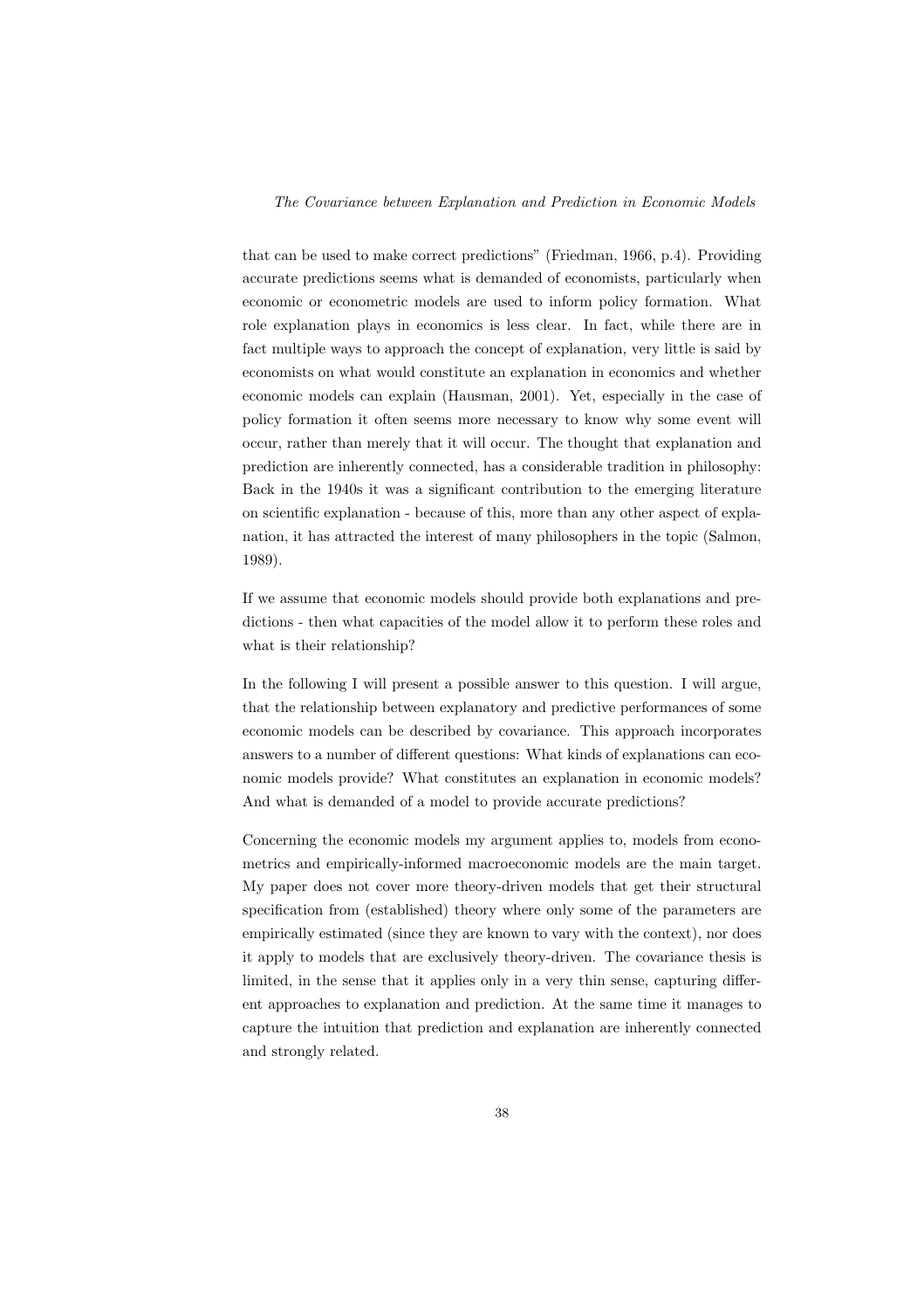In what follows I present my argument for the covariance thesis and then enter the discussion on explanation and prediction in economics to see what implications can be derived from the covariance thesis. Specifically, I will turn to the question what kinds of explanations can be provided by economic models, how explanation and prediction in economics are connected with correlation and finally what kind of support Hempel's approach can offer for the covariance thesis.

#### The Covariance Thesis

In order to argue for the covariance thesis, I will draw on linear regression models. This of course limits the covariance thesis, and more limitations will become clear as we dive into the implications of the thesis. However, I would first like to present my rather intuitive argument for describing this relationship.

Consider the following simple example of a linear model (following Woodward, 1995, p.10): A dependent variable  $Y$  is a function of a set of independent variables  $x_1, x_2, \ldots, x_k$  and an error term u. As an example take the wage rate <sup>Y</sup> in a company to be determined by the marginal productivity of the company which is only dependent on the input of working hours  $x_w$  (with  $x_w$ ) being part of the set of  $x_1, x_2, \ldots x_k$ ) Assume that we have T observations of the values of Y and T corresponding observations of the values of  $x_1... x_k$ , via the regression coefficients  $B_1, B_2, \ldots, B_k$ . The linear association between the dependent and independent variables could look as follows:

$$
Y_i = B_0 + B_1 x_{1i} + B_2 x_{2i} + \dots B_k x_{ki}, i = 1, 2...T
$$

The main idea is to add more and more variables  $(x_k)$  that are relevant for determining the dependent variable <sup>Y</sup> (e.g. the wage rates of other companies in the sector). This makes it possible to attribute changes in the dependent variable to changes in the relevant independent variables.

The question now is how explanation and prediction can be derived from such a model. By including relevant variables for the occurrence of <sup>Y</sup> and their effect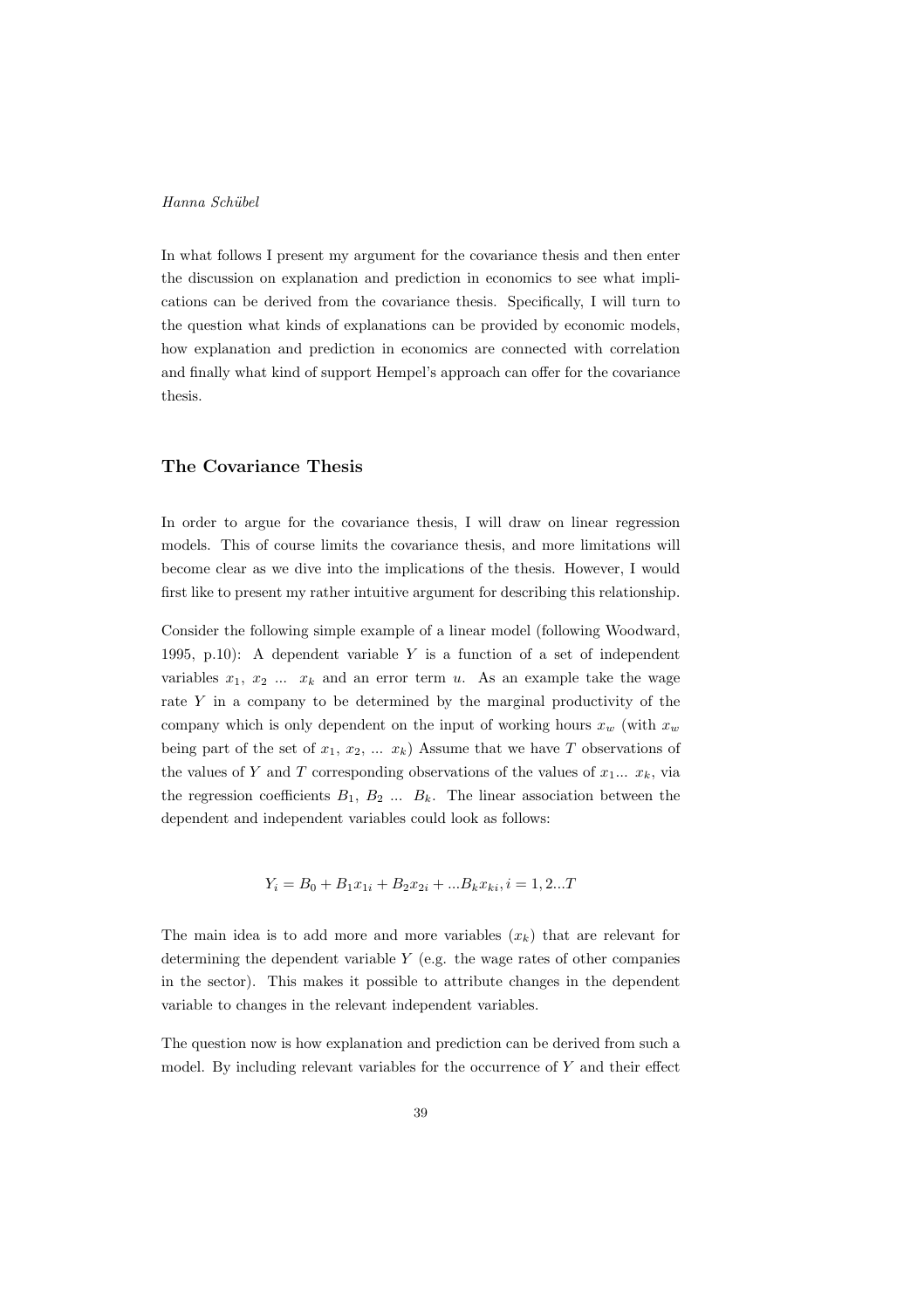on the outcome  $Y$  in the model, prediction is made possible: The change in a relevant variable can be used to predict the change of the dependent variable. A model's predictive performance is high if the model provides "correct predictions about the consequences of any change in circumstances. Its performance is to be judged by the precision, scope, and conformity with experience of the predictions it yields" (Friedman, 1966, p.4).

It seems intuitively plausible that the model's predictive performance will increase with the number of variables added into the model. For example, if I wanted to predict the development of a wage rate, the inclusion of variables such as the strength of labour unions and governmental legislation would increase the predictive performance. This would increase even more by including, for example, a variable corresponding to the ability of companies to pay their workers. A highly predictive performance in my conception would not only apply to the accuracy of the prediction in a specific setting (under consideration of a fixed group of variables), but the model's ability to make (fairly accurate) predictions in many different scenarios.

At the point where all variables are added, the model will be fully specified, and the predictive performance of the model at its highest. However, this does not necessarily imply that the increase in predictive performance is monotonically related to the number of variables included.

For the explanatory performance of the model, it is important to note that the above model refers to variables that correspond to observations; it links observations of the values of <sup>Y</sup> (output) with observations of the input variables. It thereby shows a possible relation between variables and possible changes in the phenomenon or dependent variable. The model is then "explanatory" in the sense that it shows how much variation in the dependent variable can be attributed to the variance in the independent variables, without necessarily making statements about the causal relation between them. The explanatory performance of a model then increases with the number of relevant variables included in the model, as more variance can then be attributed.

However, this also leaves us with the important question as to whether explanatory performance of a model understood in this way can help to answer the overall question - that is, what kind of explanation we are after in economic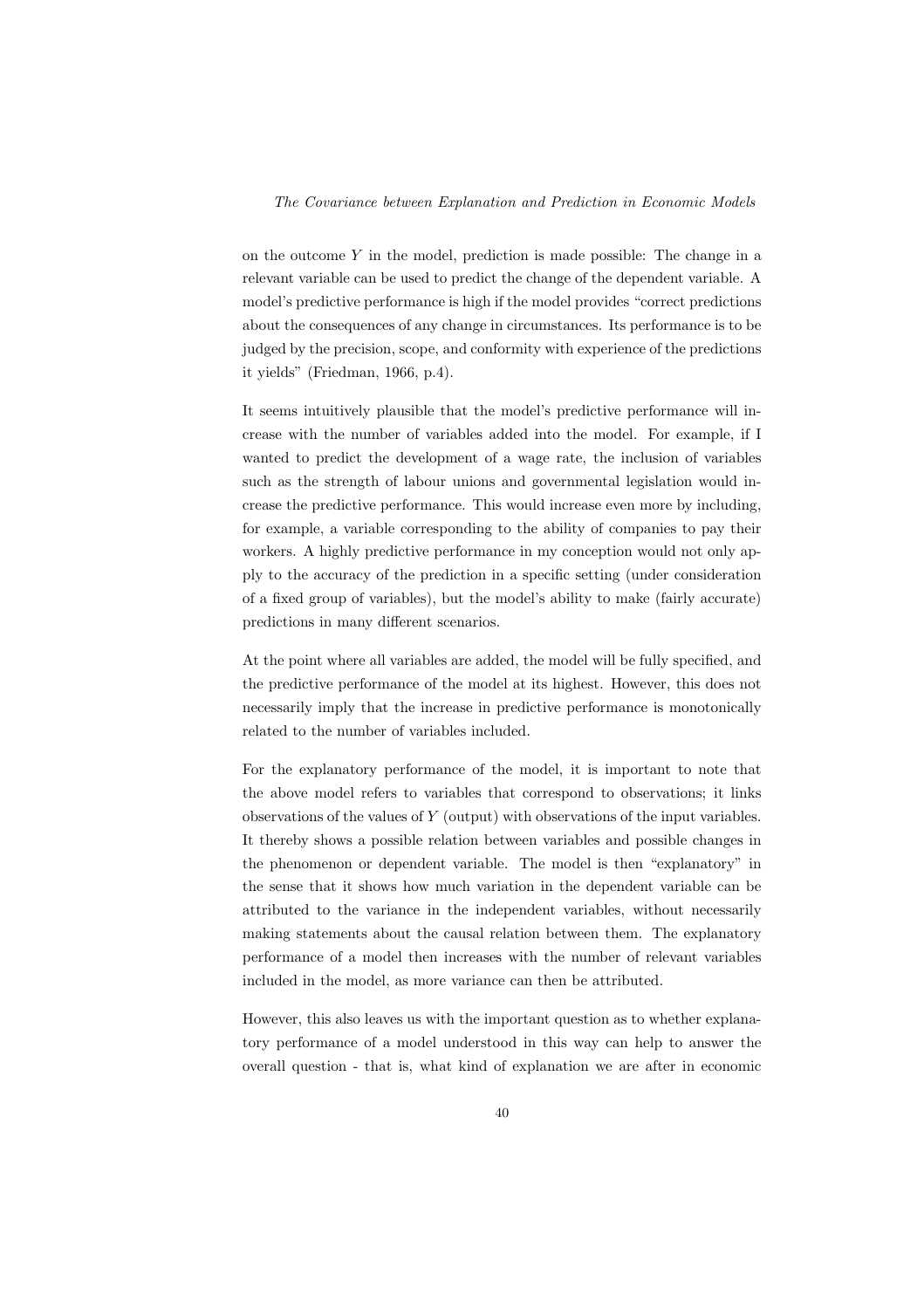models. These questions will be addressed later. For now, assume we can define explanation as the "attribution of variance". Capturing numerous independent variables  $(x_1, x_2, \ldots, x_k)$  and stating their influence on Y would increase both the model's predictive and explanatory performances. An increase in the performances of the model on either of these metrics would be accompanied by an increase or the staying constant of the other performance: The performances both depend positively on the degree of specification of the underlying mechanism by the economic model and the number of the independent, relevant variables included in the model. This indicates that if a model's capacity to predict is high, the model's capacity to explain would be high as well, and vice versa - and if one of the capacities increased, the other capacity would increase as well (though possibly at a different rate).

If this is the case, the relation between the predictive and the explanatory performance of the model can then be described by the covariance thesis: The relationship between explanatory capacities and predictive performances of economic models is one of covariance.

This picture is of course oversimplified. In the case of interaction terms between the variables and non-linear associations, these relations would need to be included as well. For the predictive performance of a model to increase when we add new variables to the model, we would have to assume that by adding more and more variables to the model, the invalidity of the model becomes less and less of a problem. Finally at the point where all relevant variables are included, the model will always have zero error. What we can note in favour of the intuitive argument just laid out is that the covariance between prediction and explanation seems to hold at the point where we have included all relevant variables in our model: Under the assumption of a stable mechanism and lack of interventions, we would have a perfect prediction of future events as well as a perfect explanation of past events.

In the following discussion, I want to shed light on some of the implications and possible shortcomings of this intuitive approach. I will discuss the assumptions that the explanatory performance and predictive performance of a model increase by including independent variables. As a main point, I will discuss the different implications that definitions of explanation and prediction have on the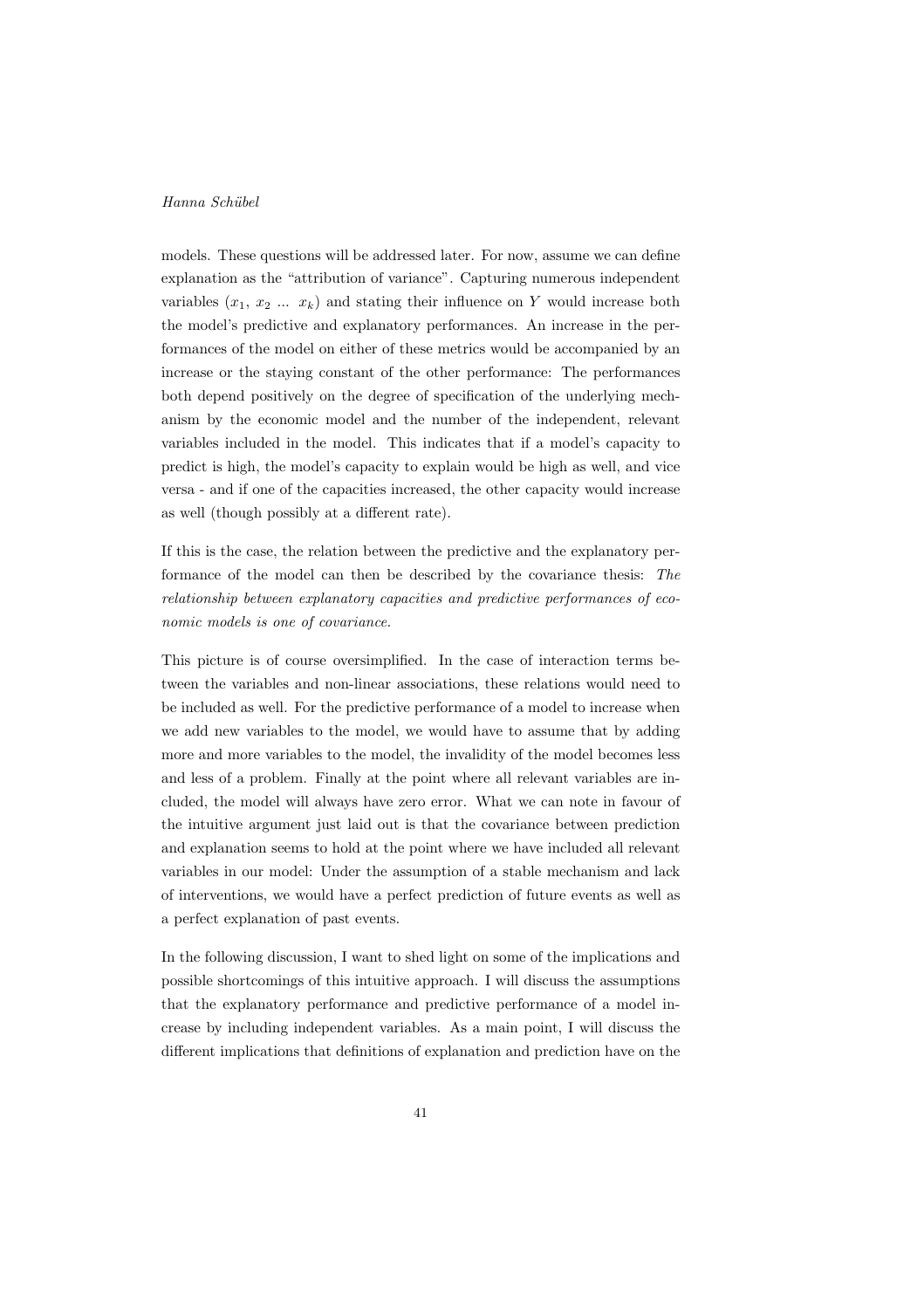predictive and explanatory performances outlined.

# Discussion

#### A. What kinds of explanations can economic models provide?

If we want to quantify the explanatory performance of a model, the question as to what kind of explanations economic models can provide needs to be addressed. A helpful distinction to get a grip on this question is the one between "type" and "token" explanations: "Token" explanations explain specific events, "type" explanations aim at explaining a specific kind of event (Salmon, 1992). This is the "important distinction [...] between explaining singular events (such as the UK's ejection from the ERM [European Exchange Rate Mechanism]) and explaining generalisations, types of events, or states of affairs (such as a stock market crash or the downward rigidity of wages)" (Runde, 1998, p.156). In many economic models what seems to be demanded of an economist is an explanation of a specific event: Macroeconomic models make generalized assertions about the markets and consider types of macroeconomic variables. They aim at explaining types of behaviours of or between economies, just as microeconomics sets out to describe general behaviour of economic agents. But can an economic model provide "type" explanations?

Aiming for explanations of general "types" of events has an effect on the kind of explanation that can be provided since "generalisations do not have unique causal histories" (Runde, 1998, p.156) Explanations for generalizations then consist of descriptions of causal factors "that are common to (many or most of) causal histories of the singular events which fall under those generalisations." (Runde, 1998, p.157) This idea of explaining generalizations by describing causal factors that are common to singular events is interesting, since there may not be just one single explanation of a phenomenon and its general occurrence.

Nevertheless, this leads one to ask which variables should be included in our model to arrive at an explanation. Even previous knowledge about the causal structure raises the substantial problem of deciding which variables play a role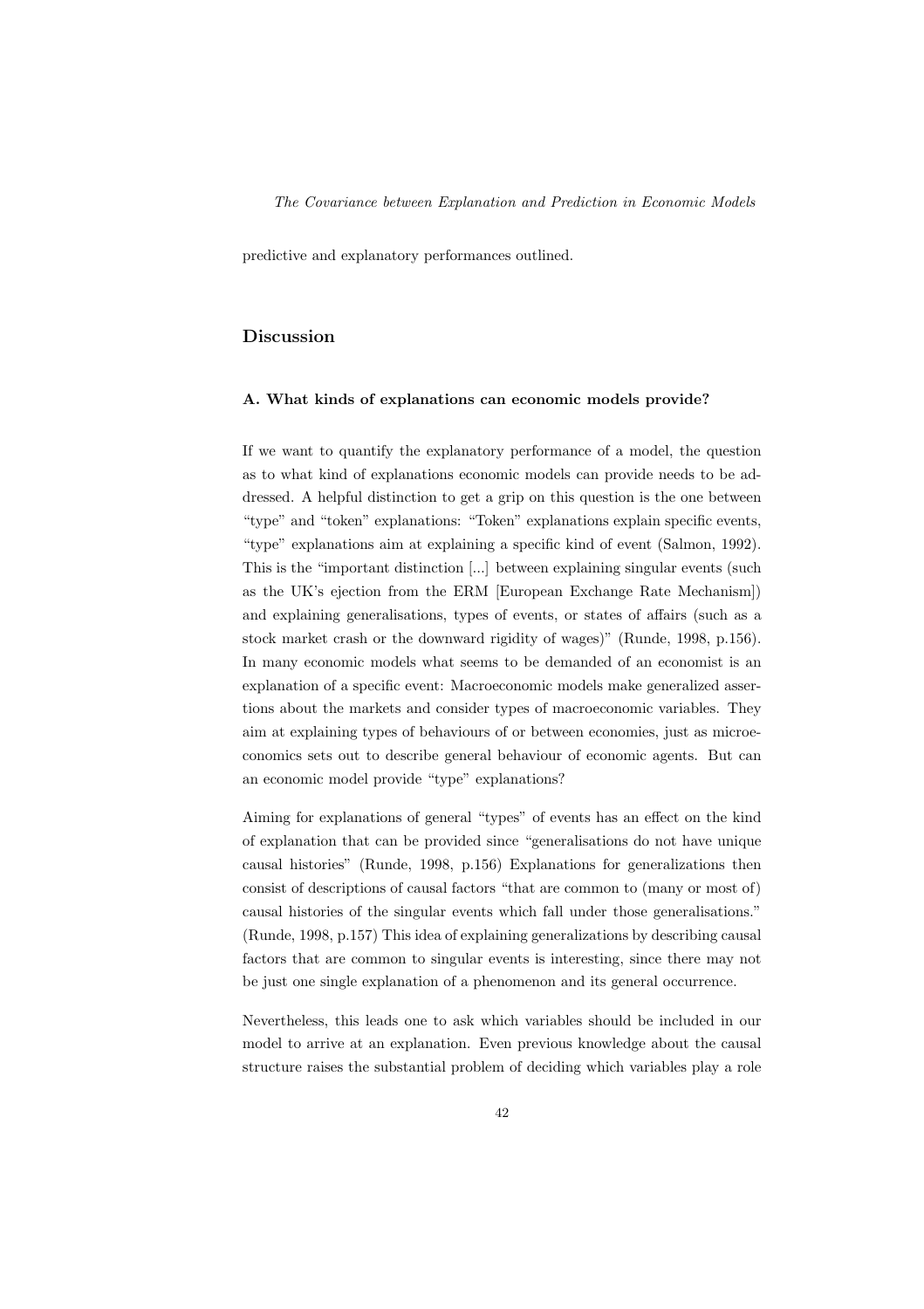in the process of bringing about a phenomenon, and the inclusion of different sets of variables or different assumptions about their relations will change the eventual predictions for the dependent variable <sup>Y</sup> (Woodward, 1995). The consideration of only some relevant, independent variables, which are by themselves sufficient to bring about a certain phenomenon or event (Persson, 2009), would lead us to "how possibly" explanations. Citing potential causes, which are sufficient to bring about phenomenon X, they leave open the possibility that the phenomenon in a specific event X was caused by some other arrangement of sufficient conditions. How could we quantify the explanatory performance of such a model? Would it be high or low, depending on what variables we identify as having influenced the phenomena, which may - or not may - be the ones referred to by the "how possibly" explanation? Imagine two models, set out to explaining the same phenomenon, yet built on different sets of relevant variables. Both have a high explanatory performance since they refer to variables describing causes that are sufficient in bringing about the event.

Is this then also the case for the predictive performance? Which variables need to be included in order to have a high predictive performance? Consider the example of the financial crisis 2008. Economists cite causes that are possible explanations for the emergence of the crisis and if they know that the causes are sufficient to bring about the event and if they also know about the likely presence of these causes, they might be able to make a prediction of the new occurrence of the event. But this prediction is limited, since occurrence of a new financial crisis may be determined by other factors, which are not captured by the "how-possibly" explanation. A model could also be built on a different set of relevant, independent variables that are included in a different how-possibly explanation. Thus if the future event was caused exactly by the factors named in the "how possibly" explanation, the predictive performance taking these factors into account would be high. But this would imply an exact knowledge of the causal chains leading to future events. Findings such as "how-possibly" explanations can then provide useful knowledge, but do not necessarily lead to a highly predictive performance of the model.

The inclusion of only some relevant variables seems to pose problems for identifying the explanatory performance of models just as for the predictive performance. To have a model with a high explanatory and predictive performance,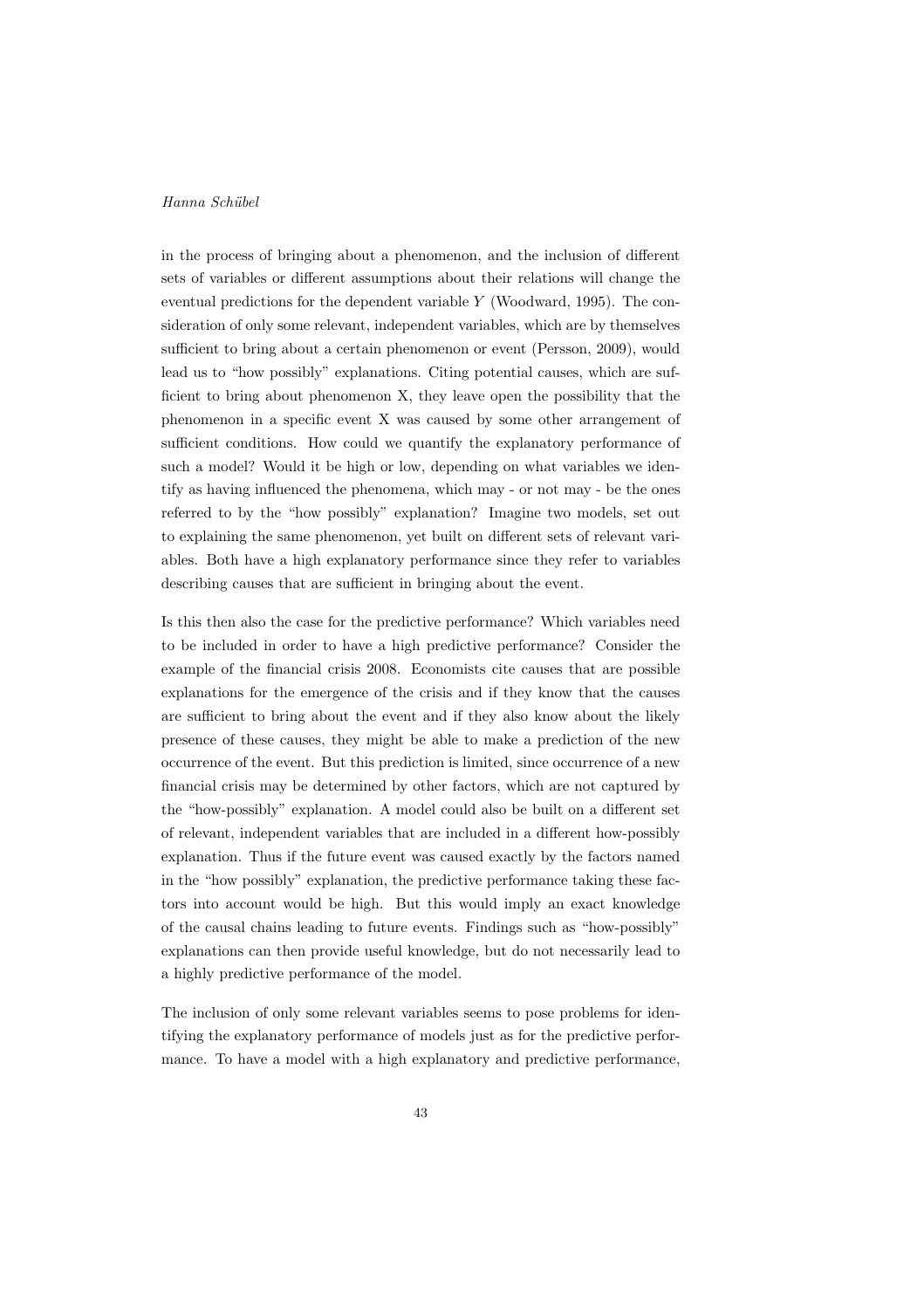would we have to include all relevant variables in the model? It seems that in such a scenario, we could describe the relation between the two performances by covariance.

But in events that are in their occurrence influenced by a multitude of factors, such as macroeconomic events, it seems too demanding to include all variables that have had some impact on the event. Conceptually, the notion of "howactually" explanations may offer us a way around this problem: "How-actually" explanations aim at citing the actual causes for the occurrence of a phenomenon or event X, which means they do not only provide the information that Y is sufficient for X, but also that Y was indeed the case and that Y was suitably involved in bringing about X. If we can identify these variables, it seems that the explanatory performance of the model would both be highest, without identifying all relevant variables. By referring to "how actually" explanations for the specific events would mean to have the highest explanatory performance of a model, even for the generalization of the phenomenon.

The question how we can quantify the explanatory performance of an economic model prevails. I claimed that the simple linear regression model I presented is "explanatory" in the sense that it shows how much variation in the dependent variable can be attributed to the variance in the independent variables. At this point, having a "how-possible" explanation that has these effects or a "howactually" explanation citing the actual causes for the phenomenon on the way, once more variables were included, does not make a difference for the covariance thesis.

When we ask what kind of explanation economic models can provide, the notion of explanation as attributing variance in the dependent variable to variance in the independent variables seems a not very far reaching account of explanation. Economists may be interested in explanations that "go further" like, for example, why the change in the minimum wage effected a particular change in the unemployment rate rather than some other change. The attribution of variance is a basic concept that can be advanced and serves as a basic argument for the intuitive argument for the covariance thesis.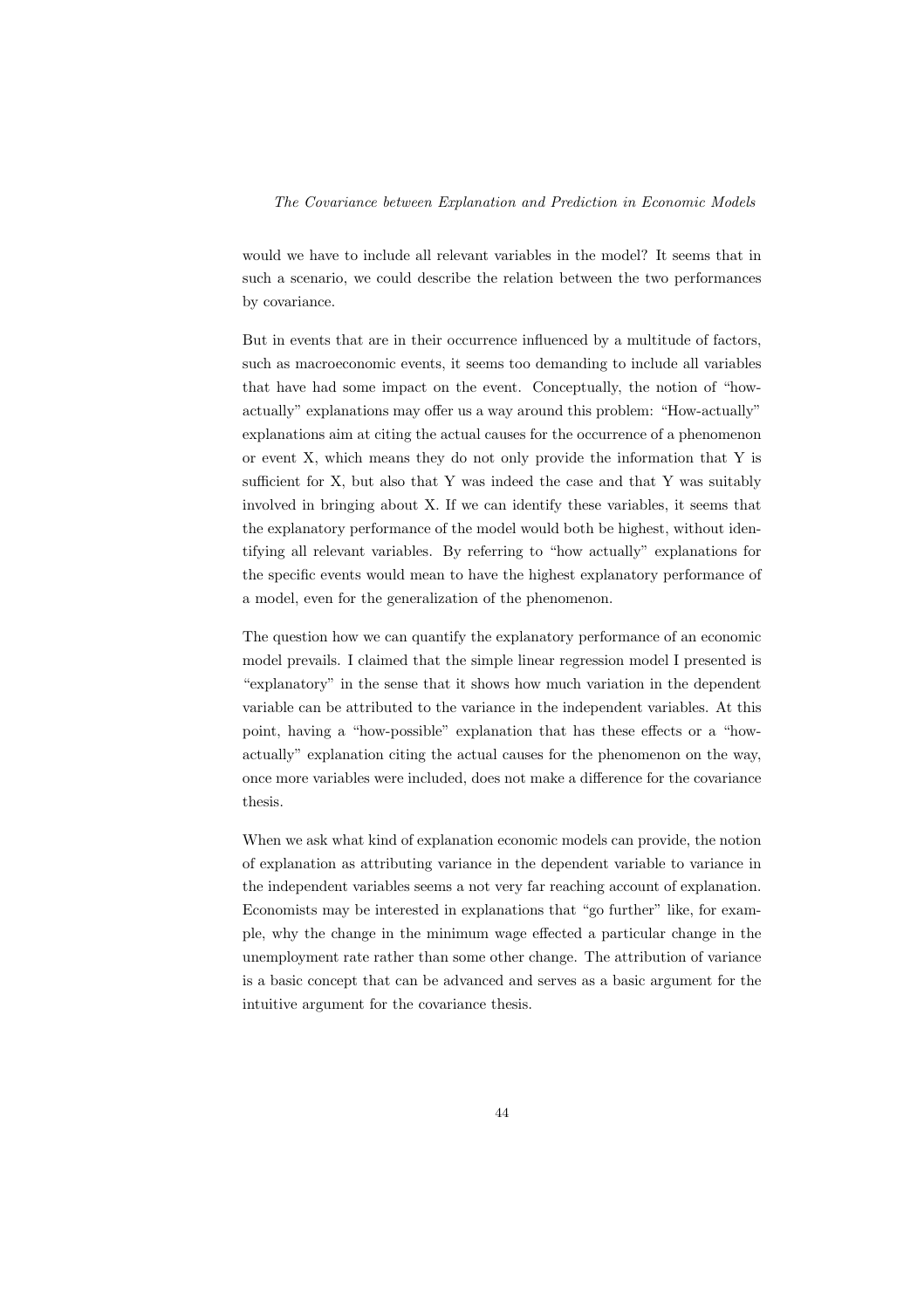#### B. The challenge of correlation

The definition of explanatory performance as that of "attributing variance" is especially useful in the light the following objection to the idea, that there is a strong relation between the predictive and explanatory performances of some economic models. The claim that in order to give an explanation some reference to a causal relation is necessary - while it is not necessary for prediction: "prediction requires only a correlation, the explanation more" (Scriven, 1959, p. 480). For example, consider Okun's Law, an econometric finding that (originally) states that the unemployment rate declines when growth is above the trend rate of 2.25 percent (Dornbusch and Fisher, 1994, p.17). This allows prediction but for no explanation at all.

The claim that explanation requires more than correlation, points at a far reaching discussion of causality in economics and econometrics. Some argue, that correlations can be interpreted as causal relationships in special cases, for example if a relationship between variables remains "stable or invariant under various possible changes or interventions" (Woodward, 1995, p.12) and the correlations shows stability or invariance correlation under some class of changes. Under this approach, explanation is possible since "within the scope of invariance of those claims we can nonetheless legitimately interpret them as causal relationships [...] and we can make them provide explanations" (Woodward, 1995, p. 26). Returning to the objection to the covariance thesis that there are models that provide prediction but no explanation, we can state that in the case where those models refer to correlation, this does not hold. One reason is that we can derive explanation from a specific kind of correlation, namely a very stable one. It seems also worth noting that a prediction referring to an unstable correlation will most likely lack accuracy.

#### C. Hempel's symmetry thesis

At this point the question needs to be asked whether, under my conception of "attributing variance" for explanation, there is still a difference between explanation and prediction. An important conceptual difference, in line with my idea,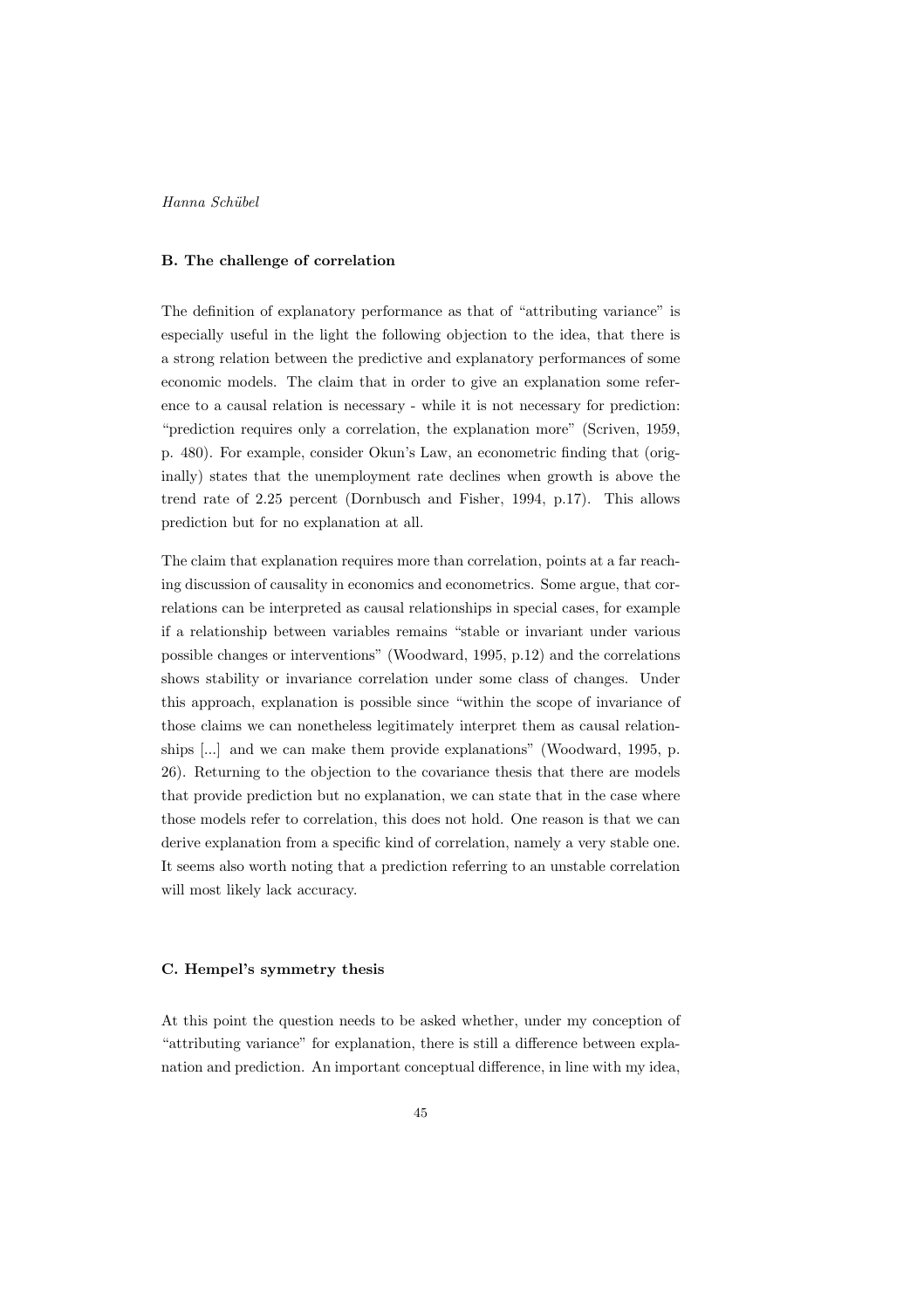is emphasised by Hempel in his symmetry thesis. Hempel argues that depending on "the time of the derivation, the derived data are, or are not yet, known to have occurred, the derivation is referred to as explanation or as prediction" (Hempel & Oppenheim, 1948, p.164). This is referred to as the symmetry thesis: explanation and prediction have the same logical structure and only differ in the temporal aspect. They are "symmetrical in terms of the inductive and deductive inferability" (Caldwell, 1994, p.55).

Hempel's covering-law model (1962), in which the symmetry thesis is set, concerns two kinds of explanations, which are in fact arguments, deductive-nomological and inductive-probabilistic explanations. Both deduce or infer their result from either general laws or probabilistic-statistical laws (Hempel, 1962). In economics "the majority view is that deductivism continues to be the best approach on offer" (Runde, 1998, p. 151). But both kinds of explanation have been found to be "too restrictive in their characterization of what is to count as a legitimate explanation, thereby excluding many types of explanations which are considered legitimate by scientists" (Caldwell, 1994, p.54). One of these restrictions of deductive-nomological explanations is that they refer to deterministic laws, which do not seem to exist in the domain of economics. The explanatory status of economics (together with biology and psychology) is questioned by the deductive-nomological model: "These sciences are full of generalizations that appear to play an explanatory role and yet fail to satisfy many of the standard criteria for lawfulness" (SEP, "Philosophy of Economics"). The model used above would also be excluded: Adding independent relevant variables in order to increase the explanatory performance of a model, without referring to a general law, would not help us derive an explanation.

The basic claims of the symmetry thesis and the covariance thesis are compatible with each other: If we had deterministic laws in economics or full knowledge of the causal factors involved in the production of a phenomenon or full knowledge of all independent relevant variables and their covariance with the dependent variable and full knowledge of the circumstances - then the explanatory and predictive performance of the model would be both at their highest degrees. Hempel's thesis can provide basic support for the covariance thesis and the covariance thesis covers several aspects which the symmetry thesis is not aiming to describe, in that the symmetry thesis refers to a specific kind of explanation.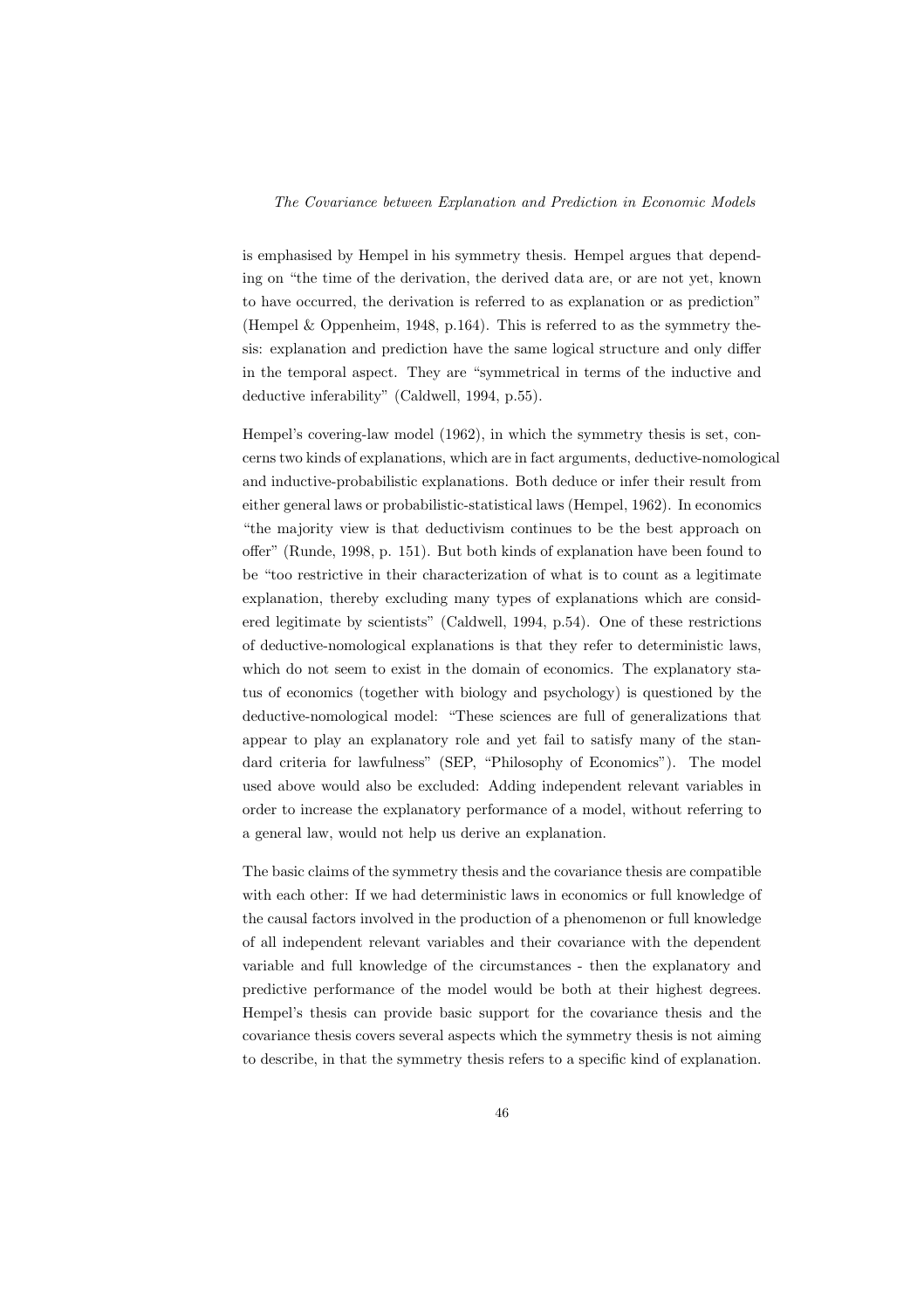# Conclusion

Vast discussion of what constitutes an explanation - in science and in economics - focuses attention on the various attempts to characterise this aim of economics. The arguments for the covariance thesis I have presented leaves open the question as to what would be a "high explanatory performance" of an economic model. It seems likely that a model would have to take into account relevant, independent variables which are actually involved in specific events in order to arrive at an explanation about generalizations of events. The covariance thesis captures the idea that prediction and explanation are inherently connected. The intuitive argument I have presented rests on the assumption that the predictive and explanatory capacities of the model increase with the inclusion of relevant variables. I have investigated in several different aspects of these assumptions, considering the difficulties of quantifying either of the two performances of a model. It can be noted that in the case of the inclusion of all the relevant independent variables, covariance thesis holds. This argument is in line with Hempel's description of the relation between scientific explanation and prediction.

In this framework it is important to mention that the questions concerning whether economic models need to give a full description in order to fully analyse the causal mechanism behind a phenomenon will have to be answered independently of the question whether economics can in fact provide explanations. Furthermore it seems important to note that even though a model may not provide a "how-actually" or "full" explanation or a perfect prediction it may never the less provide some genuinely useful knowledge.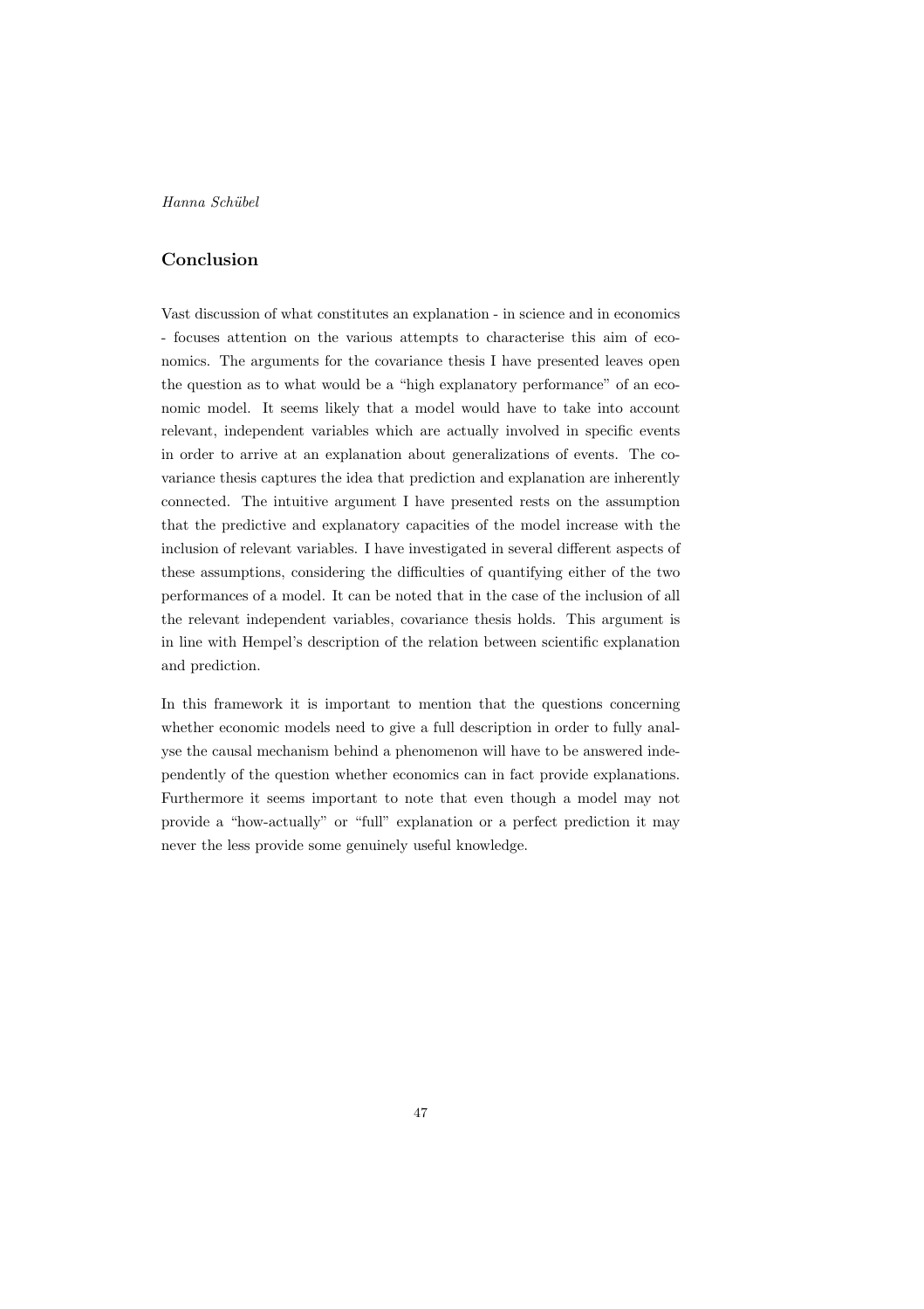# References

- [1] Caldwell, B.J. Beyond Positivism Economic Methodology in the Twentieth Century, revised edition, London, Routledge, 1994.
- [2] Dornbusch, R., Fisher, S. Macroeconomics, 6th edition, New York, McGraw-Hill, 1994.
- [3] Friedman, M. "The Methodology of Positive Economics". Essays In Positive Economics. Chicago, University of Chicago Press (1966).
- [4] Hausman DM. Explanation and diagnosis in economics. Revue internationale de philosophie. 2001(3):311-26.
- [5] Hempel CG, Oppenheim P. Studies in the Logic of Explanation. Philosophy of science. 1948 Apr 1;15(2):135-75.
- [6] Hempel, C. G. "Two Models of Scientific Explanation". in "Explanation in Science and History". Frontiers of Science and Philosophy, ed. R.G. Colodny, pp. 9-99, Pittsburgh, Pittsburgh University Press, 1962.
- [7] Kitcher P, Salmon WC. Minnesota studies in the philosophy of science.
- [8] Persson J. Three conceptions of explaining how possibly and one reductive account. In EPSA Philosophy of Science: Amsterdam 2009 2012 (pp. 275- 286). Springer Netherlands.
- [9] Runde J. Assessing causal economic explanations. Oxford Economic Papers. 1998 Apr 1;50(2):151-72.
- [10] Salmon, W. C. "Scientific Explanation." Introduction to the Philosophy of Science, by J. Earman et al. M. Salmon, pp. 7-41, Englewood Cliffs, Prentice-Hall, Inc, 1992.
- [11] Scriven M. Explanation and prediction in evolutionary theory. Science. 1959 Aug.
- [12] Standford Encyclopedia of Philosophy: "Philosophy of Economics" (revised 2012, derived from http://plato.stanford.edu/entries/economics/)